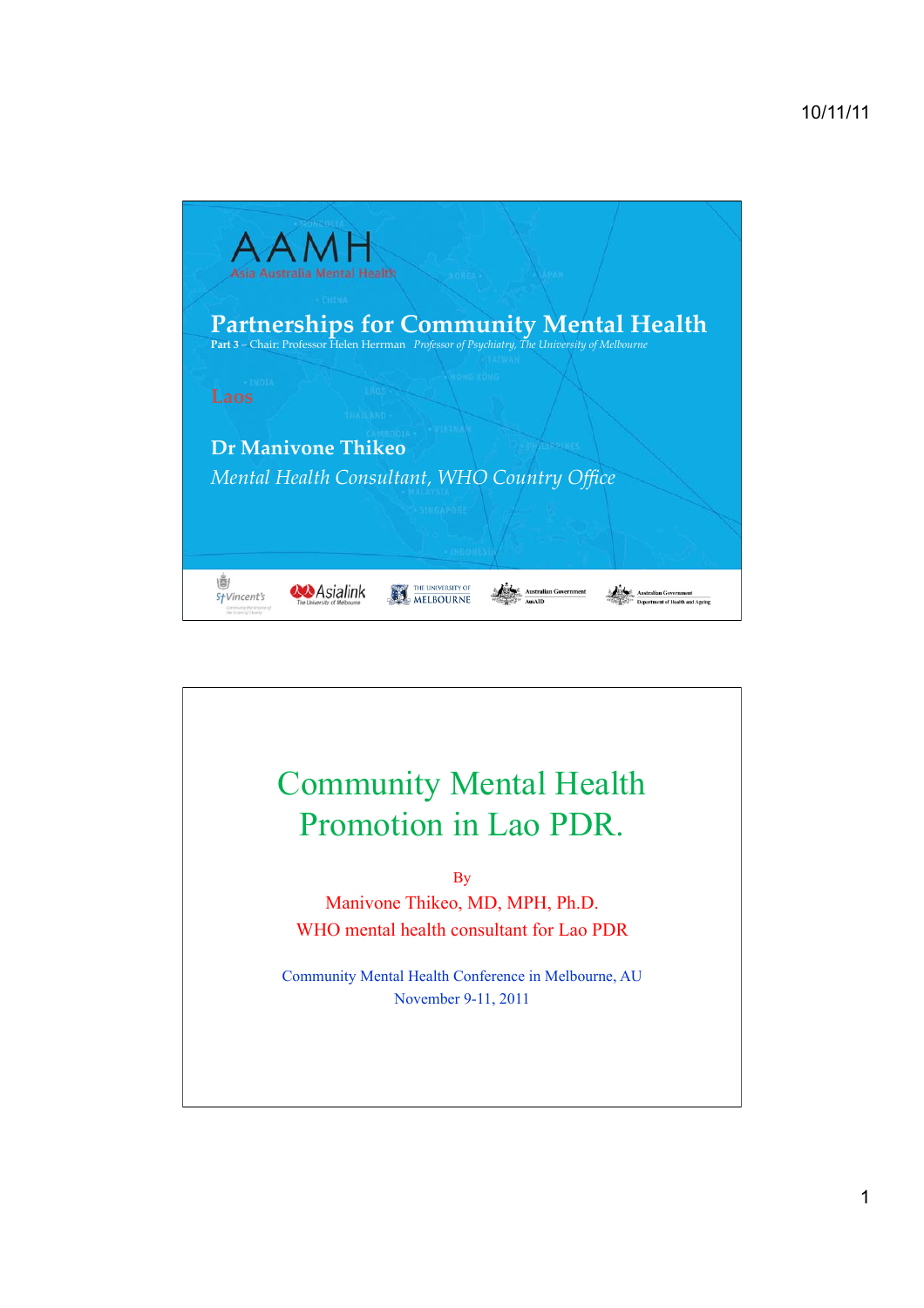

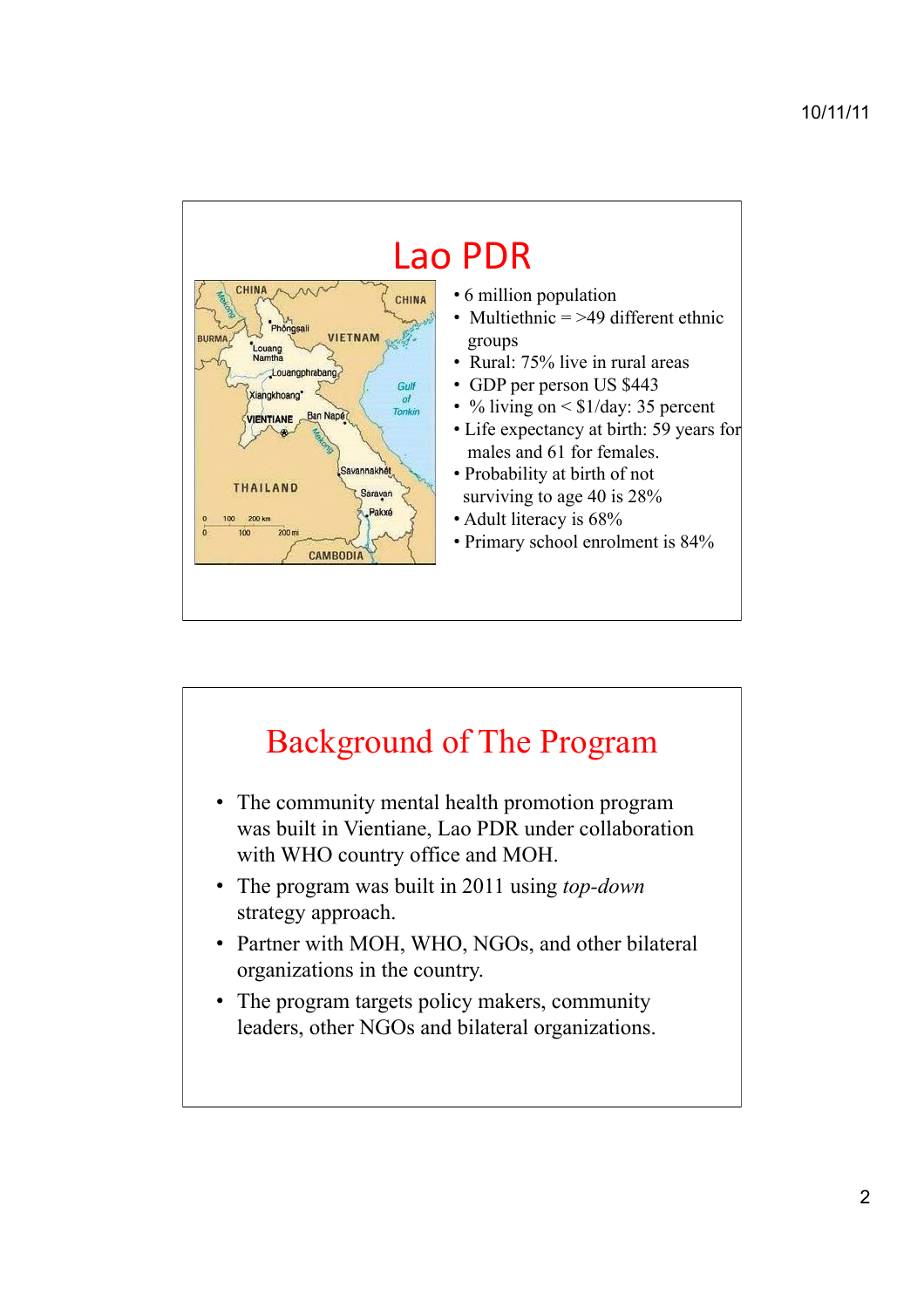## Aims of the Program

- To create domestic community mental health taskforce and network in order to influent policy change on mental health.
- To collaborate in building mental heath capacity for Lao PDR
- To exchange, share knowledge, and mental heath resources
- To create partnership and collaboration that build sustainable institution and community initiatives.
- To access research, training and new treatment strategies, skills, and services from neighboring countries and international mental health communities.
- To increase public awareness on mental health and improve quality mental health service to the community.
- To increase government 's attention to mental health capacity building and financing mental health work in Lao PDR.

## Outcome of the Program

- MOH has become a stronger support for MH.
- WHO has decided to support for mental health consultant position to help MOH in developing mental health capacity building.
- MOH, WHO, NGOs, and other bilateral organizations have become a strong partnership to push forward a join partnership in mental health training for Lao doctors and service for children and adults in the remote areas.
- Still lack of funding to conduct mental health activities and dealing with multilevel organization and government remain challenge for the mental health promotion in Lao PDR.
- Lack of leadership among members have been challenge for MH promotion